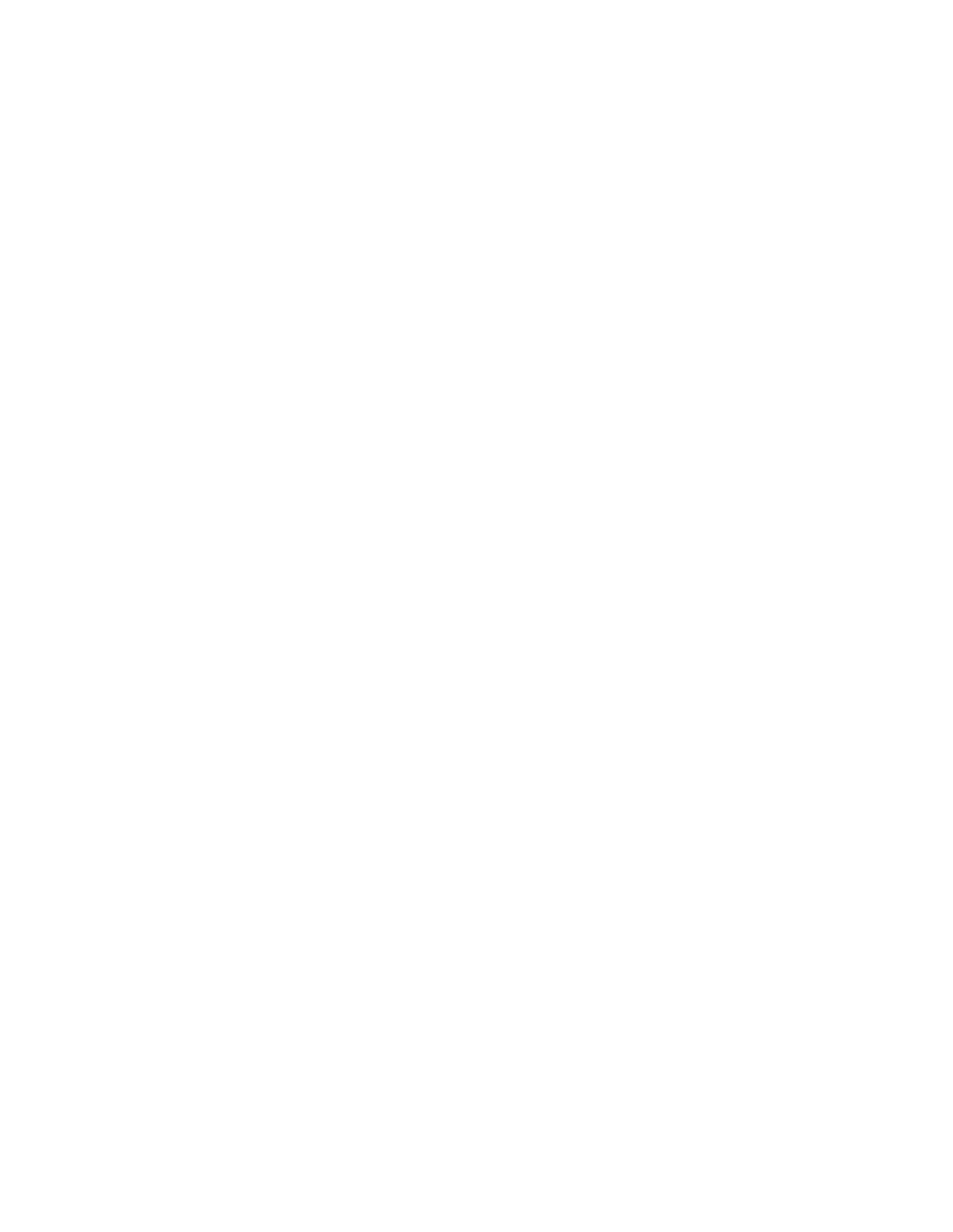## Division 3 versus Division 9 Floor Flatness Tolerances

## ASCC Position Statement #6

**D**ivision 3 specifications for concrete floor flat-<br>ness typically include  $F_F$  requirements. The specifications also require that floor tolerance measurements be taken in accordance with ASTM E 1155-96, "Standard Test Method for Determining  $F<sub>F</sub>$  Floor Flatness and  $F<sub>L</sub>$  Floor Levelness Numbers." Thus, the F-number measurements for meeting Division 3 requirements incorporate the following:

- Point elevations measured at regular 12 in. (300 mm) intervals along each line;
- **Measurement lines distributed uniformly across** the test section;
- **Minimum number of readings required for statisti**cal approach;
- **Measurement** lines not within 2 ft  $(0.6 \text{ m})$  of any slab boundary, construction joint, isolation joint, block-out, penetration, or other similar discontinuity; and
- **Flatness measured within 72 hrs. of concrete** placement.

Division 9 specifications for concrete floors to receive a floor covering typically provide floor flatness requirements in terms of an allowable gap under an unleveled straightedge. There is no ASTM procedure for this measurement. Straightedge measurements for Division 9 incorporate the following:

- Continuous measurement at any gap under the straightedge;
- **Indefinite number of straightedge locations on the** floor;
- No minimum or maximum number of readings;
- **Measurements typically made with the straight**edge crossing construction joints or column blockouts, and near penetrations; and
- **Measurements made just prior to floor covering** installation, which can be from 4 to 18 months after concrete placement.

Division 3 and 9 floor flatness tolerances are obviously not compatible. There is only a rough correlation between  $F_F$  numbers and the gap under a straightedge. F-number measurements don't include flatness variations indicated by straightedges placed across construction joints and column block-outs. And floor flatness changes with time (due to curling) make it impossible to predict the flatness when floor coverings are installed, based on  $F_F$  measurements made soon after concrete placement.

Despite this incompatibility of tolerance-measuring methods, some specifiers believe concrete contractors should be responsible for taking corrective action when Division 9 floor flatness requirements aren't met. To further complicate this issue, concrete contractors seldom receive Division 9 specification requirements when bidding. The floor covering often isn't chosen—and Division 9 isn't written until after the concrete contract is signed, and sometimes until after the concrete is placed.

Concrete contractors are responsible for meeting the requirements of Division 3 specifications for floor flatness. To reduce the effect of curling on floor flatness, ASCC contractors suggest that the engineer consider using 0.5% reinforcing steel (both ways) and placed within the top half of the slab. Whether reinforcing is used or not, ASCC, NWFA and FCICA suggest that the owner provide a bid allowance, established by the A/E and based on the floor covering requirements, for any necessary grinding and patching to close the gap between Division 3 tolerances and Division 9 tolerances. Providing an allowance enables the owner to compare floor covering bids on an equal basis. Any unused allowance money is returned to the owner.

If you have any questions, contact your ASCC concrete contractor, the ASCC Technical Hotline at (800) 331-0668, the NWFA at (800) 422-4556 or the FCICA at 248-661-5015.

**Update:** Section 4.8.6 of ACI 117-10, ''Specifications for Tolerances for Concrete Construction and Materials and Commentary," contains minimum sampling requirements for testing surface flatness evaluated by using a straightedge. ASTM E1155-96 (2008) supersedes ASTM E1155-96 but contains the same requirements.

(08-11 update replaces 04-09 revision)